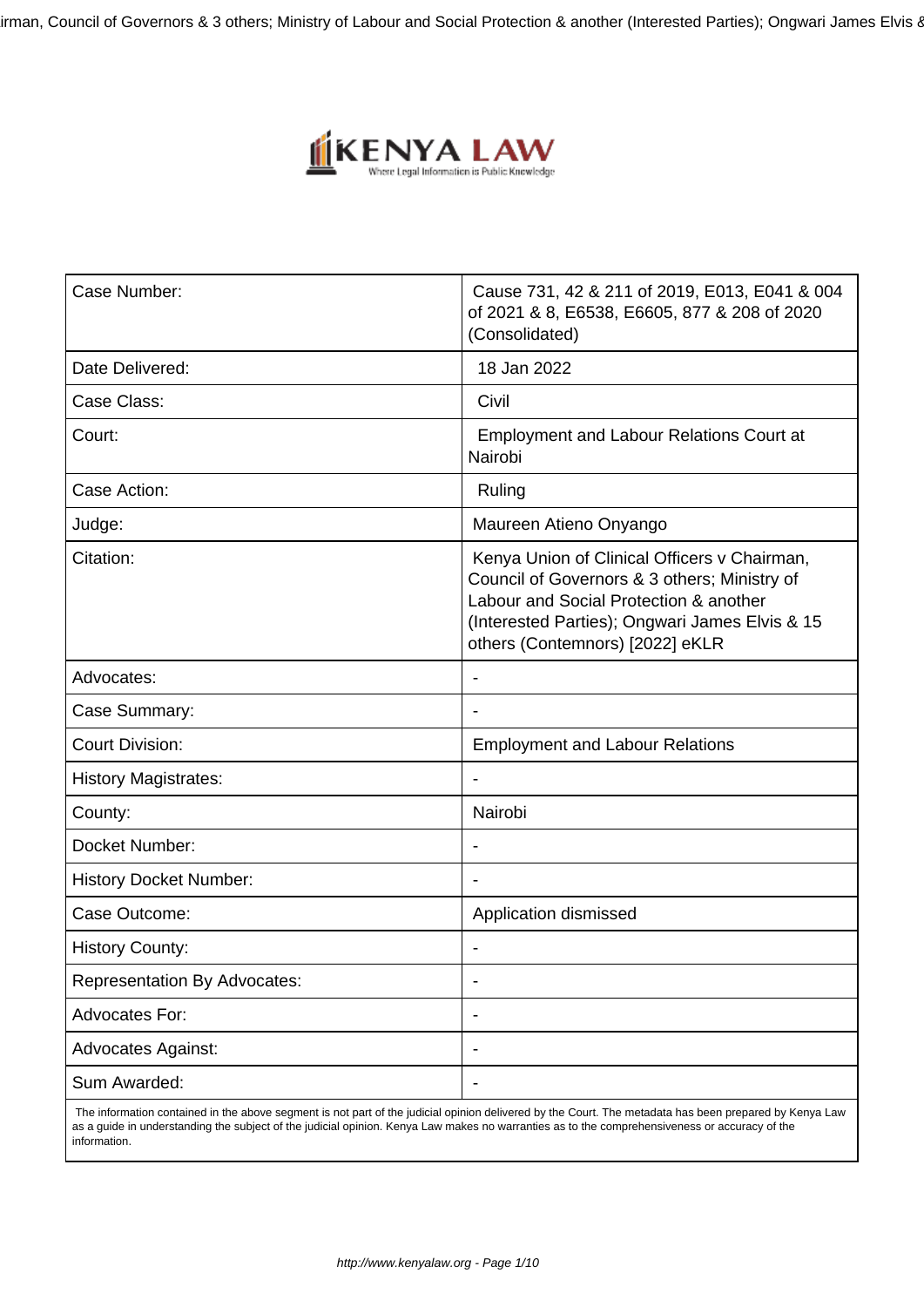# **REPUBLIC OF KENYA**

#### **IN THE EMPLOYMENT AND LABOUR RELATIONS COURT**

# **AT NAIROBI**

*(Before Hon. Lady Justice Maureen Onyango)*

#### **CAUSE NO. 731 OF 2019**

**(CONSOLIDATED WITH E013/2021, 8/2020, 42/2019, E041/2021, E6538/2020, E6605/2020, 877/2020, 004/2021, 208/2020 AND 211/2019)**

| <b>KENYA UNION OF CLINICAL OFFICERS</b> | <b>CLAIMANT/APPLICANT</b>        |  |
|-----------------------------------------|----------------------------------|--|
| <b>VERSUS</b>                           |                                  |  |
| CHAIRMAN, COUNCIL OF GOVERNORS          | $1ST$ RESPONDENT                 |  |
| <b>MINISTRY OF HEALTH</b>               | 2 <sup>ND</sup> RESPONDENT       |  |
| <b>47 COUNTY PUBLIC SERVICE BOARD</b>   | 3 <sup>RD</sup> RESPONDENT       |  |
| <b>NAIROBI METROPOLITAN SERVICES</b>    | 4TH RESPONDENT                   |  |
| <b>AND</b>                              |                                  |  |
| <b>MINISTRY OF LABOUR AND</b>           |                                  |  |
| <b>SOCIAL PROTECTION</b>                | 1 <sup>ST</sup> INTERESTED PARTY |  |
| HON. ATTORNEY GENERAL                   | $2^{ND}$ INTERESTED PARTY        |  |
| <b>AND</b>                              |                                  |  |
| HON. ONGWARI JAMES ELVIS                | 1 <sup>ST</sup> CONTEMNOR        |  |
| KISII REFERRAL HOSPITAL                 | 2 <sup>ND</sup> CONTEMNOR        |  |
| DR. ENOCK ONDARI                        | 3 <sup>RD</sup> CONTEMNOR        |  |
| <b>KENYENYA SUB-COUNTY</b>              |                                  |  |
| <b>DISTRICT HOSPITAL</b>                | 4TH CONTEMNOR                    |  |
| DR. SAMORA MICHELL                      | 5TH CONTEMNOR                    |  |
| <b>KEUMBU HOSPITAL</b>                  | 6TH CONTEMNOR                    |  |
|                                         |                                  |  |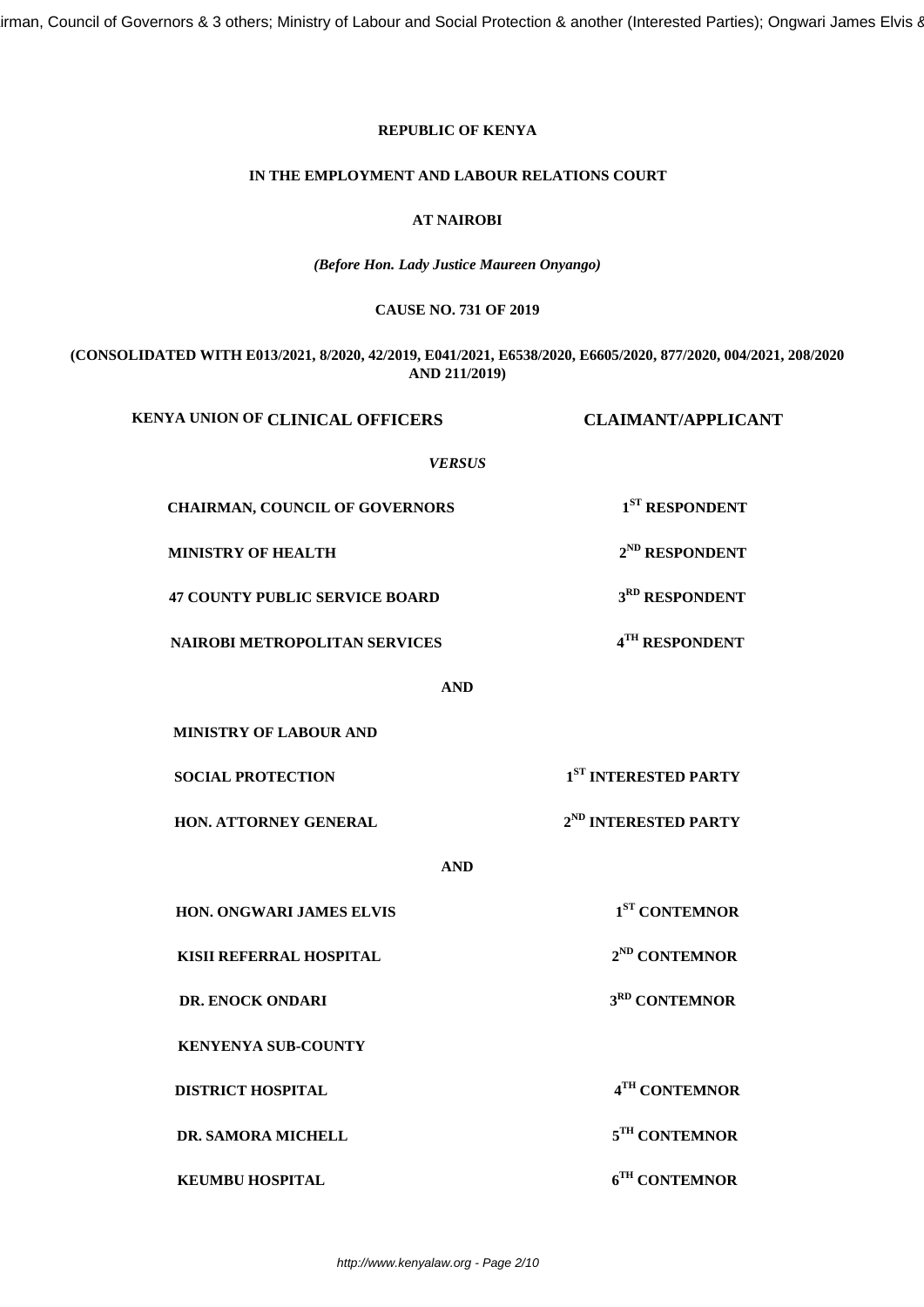| 7TH CONTEMNOR                                   |  |  |
|-------------------------------------------------|--|--|
|                                                 |  |  |
| 8 <sup>TH</sup> CONTEMNOR                       |  |  |
| 9TH CONTEMNOR                                   |  |  |
|                                                 |  |  |
| 10 <sup>TH</sup> CONTEMNOR                      |  |  |
| 11 <sup>TH</sup> CONTEMNOR                      |  |  |
| 12 <sup>TH</sup> CONTEMNOR                      |  |  |
| 13 <sup>TH</sup> CONTEMNOR                      |  |  |
|                                                 |  |  |
| 14 <sup>TH</sup> CONTEMNOR                      |  |  |
| 15 <sup>TH</sup> CONTEMNOR                      |  |  |
| THE COUNTY SECRETARY AND HEAD OF PUBLIC SERVICE |  |  |
| 16 <sup>TH</sup> CONTEMNOR                      |  |  |
|                                                 |  |  |

# **RULING**

1. By an application dated  $6<sup>th</sup>$  April 2021 the Applicant, Kenya Union of Clinical Officers seeks the following orders –

*(i) Spent.*

*(ii)* THAT the  $1^{st}$  to  $16^{th}$  Contemnors herein and any other

*officer of the of Kisii County Government served with this order be summoned to appear before the Court and/or show cause why they should not be punished for persistent and deliberate contempt of Honorable Court orders made on 22nd February 2021.*

*(iii) THAT the Honorable Court be pleased to punish and commit the Contemnors herein and any other officer of the of Kisii County Government served with this order, to civil jail for a period not exceeding six (6) months for wilful and deliberate disobedience of the Court Orders given herein on 22nd February 2021.*

*(iv) THAT the Contemnors be denied audience by this Honorable Court and any other Employment and Labour Relations Court until they purge the contempt of the Court which has impeded the course of justice.*

*(v) THAT the costs of this application be borne personally, jointly and severally by the Contemnors, on full indemnity basis.*

2. The application is supported by the grounds on the face thereof and the affidavit of George Maroah Gibore, the General Secretary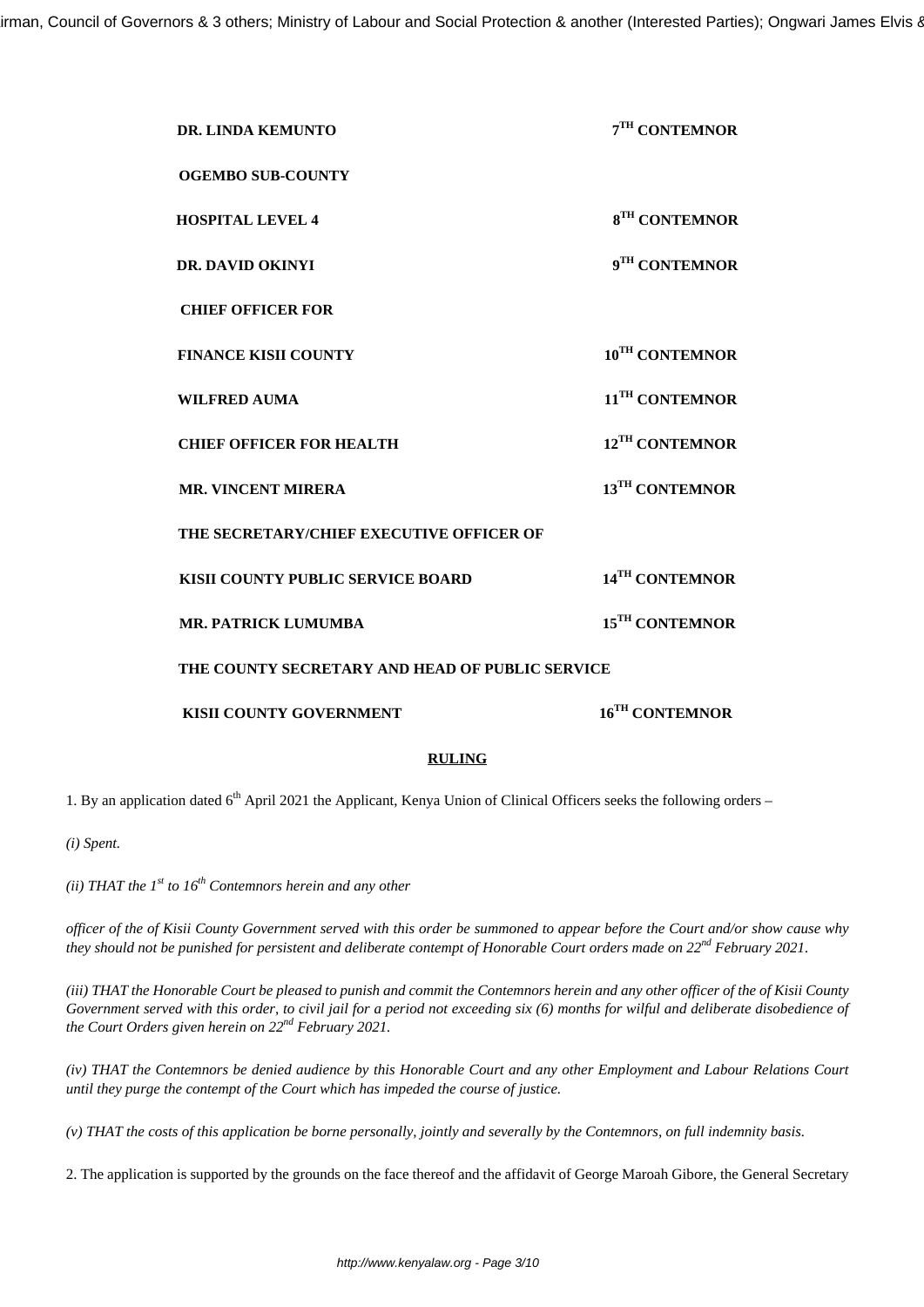of the Applicant.

3. It is the Applicant's contention that on 30<sup>th</sup> December 2020 the Court in KISUMU ELRC E270 of 2020, made an order pursuant to which the Claimant suspended the strike that had commenced on  $7<sup>th</sup>$  December 2020 and the Claimant's members presented themselves to their various work stations at Kisii County in order to resume duty. That they were however maliciously and unlawfully turned away by the County Government on the wrongful assertions that there were various disciplinary proceedings ongoing against them.

4. That the Claimant's members made several attempts to return to work following the order of 30<sup>th</sup> December 2020 but were on each occasion turned away and threatened with arrest and harm by goons stationed at their various work stations by the County Government.

5. That the Claimant continued to pursue various conciliatory efforts to have the issues giving rise to the strike to be resolved amicably and centrally in the country. This led to the signing of a Return to Work Formula signed on 1<sup>st</sup> January 2021. Kisii County Government and other County governments at the behest of the Council of Governors, however disowned and refused to abide by the Return to Work Formula.

6. That accordingly, the Claimant filed the present suit which was thereafter consolidated with other related suits including

KISUMU ELRC E270 of 2020.

7. On 22nd February 2021 this Court gave orders herein, wherein order No. 10, 11, 12 and 13 directed that interim orders already granted are extended, that where there were no interim orders, all employees who have gone back be paid/salaries be reinstated from date of reporting, that all disciplinary matters be stayed including evictions pending determination of this case and that all striking workers to resume duty in order to benefit from reinstatement of salaries.

8. That the said orders were extracted and served upon all the County Governments including Kisii County, and as such all the contemnors were well aware of the orders given by this Court directing that interim orders already granted are extended, that where there was no interim orders, all employees who have gone back be paid/salaries be reinstated from date of reporting, that all disciplinary matters be stayed including evictions pending determination of this case and that all striking workers to resume duty in order to benefit from reinstatement of salaries.

9. The Affiant deposes that the Court orders were duly served upon the Kisii County Public Service Board on  $25<sup>th</sup>$  February 2021 as per affidavit of service of Akhenda Patrick sworn on 1<sup>st</sup> March 2021 and filed in Court on the same date.

10. That despite being duly served and aware of the said Court orders, the Contemnors have deliberately elected to be in total disregard and wilful disobedience of the same by denying the Applicant's members access to their duty/employment stations and consequently failing to include the Applicant's members in the facility duty rota, therefore making it difficult for the Applicant's members to discharge their duties in line with the Court orders.

11. It is the contention of Mr. Gibore that the contemnors have insisted that they can only comply with the Court orders of  $22<sup>nd</sup>$ February 2021 upon final determination of this suit.

12. The Affiant avers that it is the obligation of every party against, or in respect of whom an order is given by a Court of competent jurisdiction to obey it unless and until the order is discharged.

13. That it is in the interest of justice and within the inherent powers of this Court to uphold its dignity and safeguard the sanctity of its orders and grant the orders sought.

14. In response to the application, VINCENT MIRERA, the 13<sup>th</sup> contemnor swore a replying affidavit on 21<sup>st</sup> May 2021 on his own behalf and on behalf of all the alleged contemnors.

15. MR. MIRERA states that he is the Acting Secretary to the Kisii County Public Service Board and therefore the Chief Executive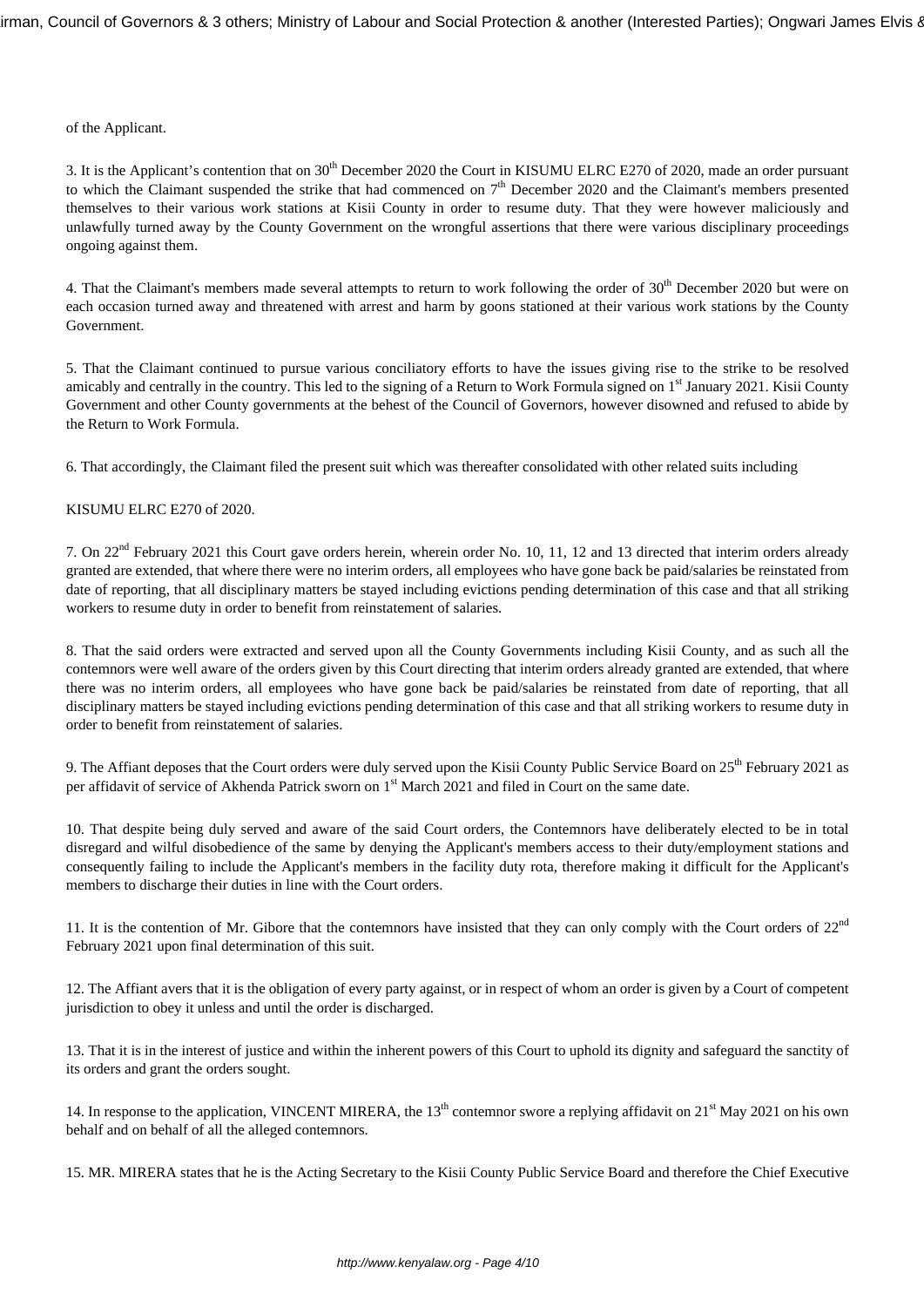Officer of the said Board.

16. It is his averment that upon commencement of the impugned strike by health care workers on  $7<sup>th</sup>$  December 2020, the Cabinet Secretary, Ministry of Health, filed a claim under certificate of urgency being Nairobi ELRC Cause No. E6494 of 2020 in which the Court by an order dated 16<sup>th</sup> December 2020 directed all health workers, among them the members of the Kenya National Union of Clinical Officers, the Applicant herein, "*to suspend the strike for 14 days to allow for negotiations*". The Affiant states that in his understanding the clinical officers were to resume work pending the negotiations.

17. That the Kisii County Government also filed Kisumu ELRC Cause No. E027 of 2020 (now Nairobi Cause 877 of 2020) and obtained orders on 30<sup>th</sup> December 2020 directing the members of Kenya National Union of Clinical Officers to resume duty immediately.

18. He further avers that when Cause No. 877 of 2020 came up for mention on 20<sup>th</sup> January 2021, directions were given that the matter be heard together with Cause No. E6494 of 2020.

19. That the clinical officers in Kisii County did not resume duty as directed by the Court in the two suits and disciplinary action was taken against the striking workers who failed to resume duty which culminated in their summary dismissal by 31<sup>st</sup> December 2020.

20. It is therefore the Affiant's position that the orders of the Court made on  $22<sup>nd</sup>$  February 2021 in Nairobi ELRC Cause 731 of 2019 as consolidated with ELRC Cause No. 8 of 2020, ELRC Causse No. 42 of 2019, ELRC No. E013 of 2021, ELRC No. E041 of 2021, ELRC No. E6538 of 2020, ELRC No. 877 of 2020, ELRC Misc. No. 004 of 2021, Petition No. 208 of 2002 and Petition No. 211 of 2019, which the contemnors are alleged to have disobeyed did not affect those employees of Kisii County Government who had been dismissed from service by 31<sup>st</sup> December 2020.

21. The Affiant further avers that upon the dismissal of the said employees, the Applicant herein filed Kisumu ELRC Cause No. E009 of 2021 challenging the dismissals.

22. It is his position that the alleged contemnors acted within the law, that the application does not meet the threshold for contempt and therefore lacks merit and should be dismissed with costs.

23. That, in the order issued on 22<sup>nd</sup> February 2021 in Nairobi ELRC Cause No. 731 OF 2019 as consolidated with ELRC NO. 8 OF 2020, ELRC NO. 42 OF 2019, ELRC NO. E013 2021, E;RC NO. E041 OF 2021, ELRC NO. E6538 OF 2020, ELRC NO. 877 OF 2020, ELRC MISC. NO. 004 OF 2021, PETITION NO. 208 OF 2020 & PETITION NO. 211 OF 2019, this court issued amongst other orders as follows:-

*"10. THAT, in the meantime, interim orders already granted are extended."*

*"11. THAT, where there was no interim orders all employees who have gone back be paid salaries be reinstated from the date of reporting."*

*"12. THAT, all disciplinary matters be stayed including eviction pending determination of the case"*

*"13. THAT, all striking workers to resume duty in order to benefit from reinstatement of salaries."*

24. That the deponent of the affidavit in support of the present application has acknowledged that the members of the Applicant are aware of the order issued in KISUMU ELRC cause No. E027 OF 2020 by this court suspending the strike but disingenuously fail to acknowledge the order made on the 16<sup>th</sup> December 2020 in Nairobi ELRC Cause NO. E6494 of 2020 suspending the impugned strike which order required them to report to duty but they failed to do so.

25. That the failure by members of the applicant herein to suspend their strike as directed by the Court vide the order of 16<sup>th</sup> December 2020, in Nairobi ELRC Cause No. E6494 of 2020 was the trigger of disciplinary process against the members of the applicant within Kisii County which disciplinary process culminated into the dismissal of some officers who failed to show cause.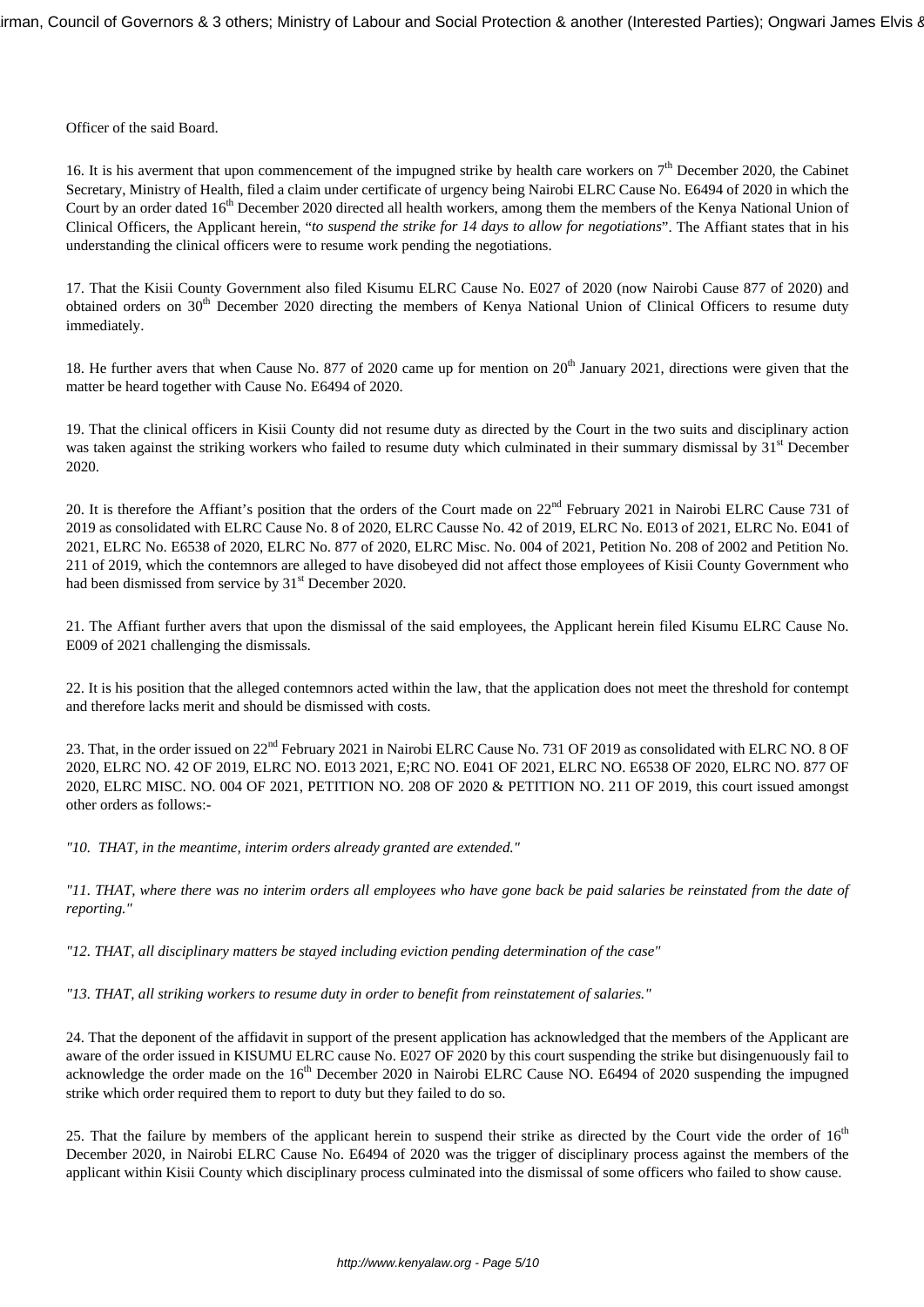26. That by the 31<sup>st</sup> December 2020, disciplinary processes against members of the applicant herein who failed to report back on duty upon suspension of the strike by the Court had been concluded and dismissal letters issued to all officers who failed to show cause.

27. The Affiant further deposes that it is disingenuous for the deponent of the affidavit in support of the present application to claim that members of the applicants presented themselves to various work stations when he knows as a fact that some of the members of the applicant who failed to show cause had been dismissed by 31<sup>st</sup> December 2020 and as such they were no longer employees of the Kisii County Government.

28. In a further affidavit sworn by VICTOR OBIRIA BWANCHETE the Kisii County Branch Secretary of the Applicant on 15<sup>th</sup> June 2021 in response to the replying affidavit of VINCENT MIRERA, he avers that the Applicant's members returned to work on 5<sup>th</sup> January 2021 but were turned away.

29. It is further his averment that it is only after the filing of the instant application that the contemnors selectively purported to *"reinstate"* some members of the Applicant as is evident in copies of letters of reinstatement attached to the affidavit.

30. It is further the Affiant's averment that the hearing of appeal by the Kisii County Government was in further contempt of this Court's orders.

#### **Submissions**

31. The application was disposed of by way of written submissions.

32. The Applicant submits that the contemnors have not denied knowledge of the orders they are alleged to have disobeyed. It is further the submission of the Applicant that the orders of 22<sup>nd</sup> February 2021 are valid and clear, that all disciplinary actions against the health workers be stopped, the employees be reinstated back to work and that the employees be paid their salaries upon reporting back to work.

33. The Applicant submits that none of the alleged contemnors has averred that the orders were not clear. It is further the Applicant's submission that the alleged contemnors have not controverted the assertions contained in the supporting affidavit of George Gibore sworn on  $6<sup>th</sup>$  April 2021.

34. It is the Applicant's submission that Cause No. ELRC E6494 had nothing to do with the strike commenced on  $7<sup>th</sup>$  December 2020 and in any event Kisii County was never a party to the suit nor an indirect beneficiary of the orders made in the said suit.

35. It is further the submission of the Applicant that the orders of  $30<sup>th</sup>$  December 2020 in Cause No. 877 of 2020 issued on 31<sup>st</sup> December 2020 and served upon the Applicant on  $4<sup>th</sup>$  January 2021 were complied with and its members reported back to work on 5<sup>th</sup> January 2021 but were turned away by the Kisii County Government and the health officials in charge of the various health facilities. That a copy of the letter suspending the strike was served upon the Kisii County Government on  $5<sup>th</sup>$  January 2021.

36. For the Respondents there are no submissions on record.

## **Analysis and Determination**

37. I have considered the pleadings and the submissions on record. The issues arising for determination are whether the alleged contemnors are guilty of contempt and if the Applicant is entitled to the orders sought.

38. Contempt of Court is defined in **Black's Law Dictionary, Tenth Edition** as -

"*Contempt is a disregard of, or disobedience to, the rules or orders or a legislative or judicial body, or an interruption of its proceedings by disorderly behaviour or insolent language, in its presence or so near thereto as to disturb the proceedings or to impair the respect due to such a body."*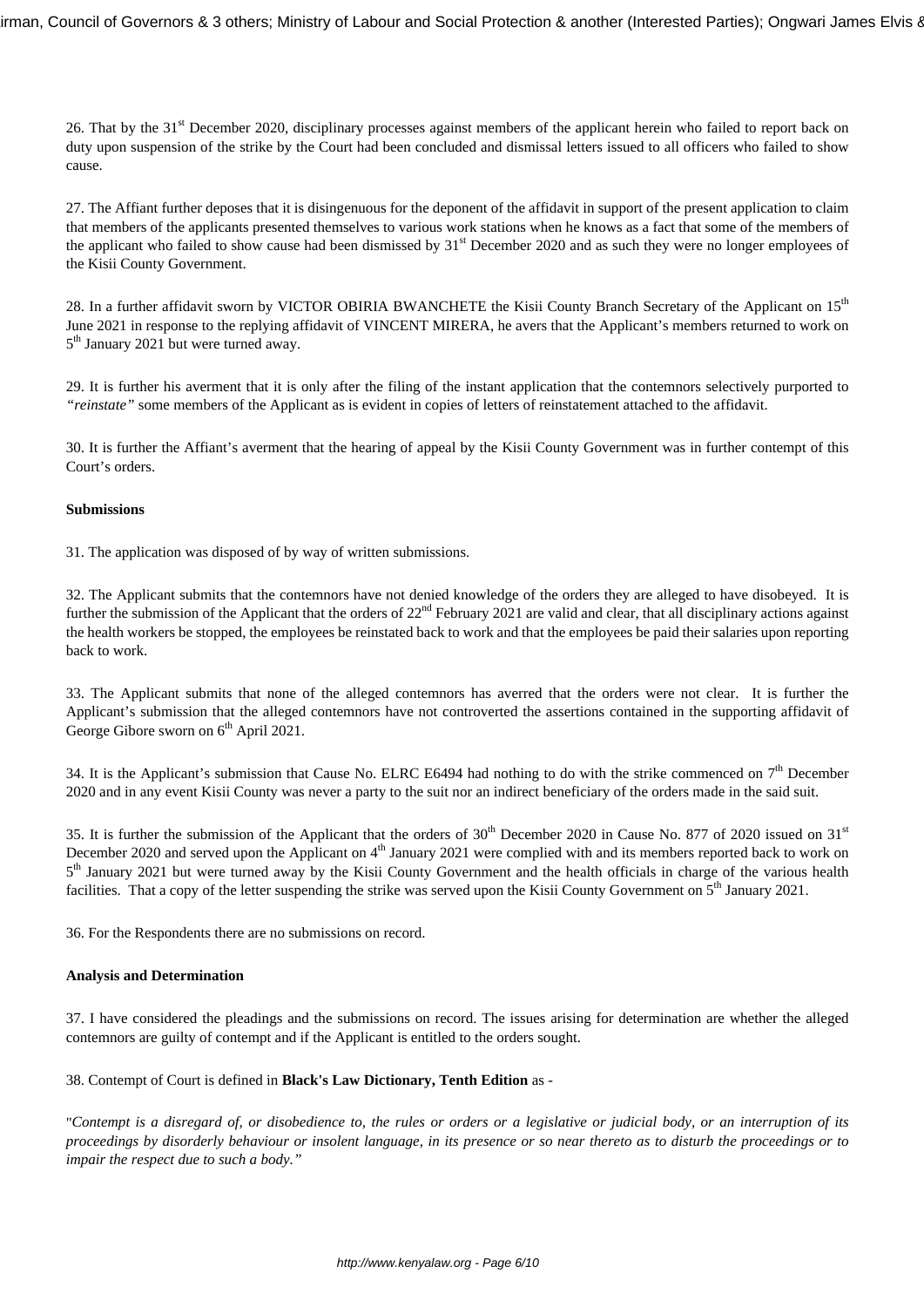39. Mativo J. in **Mengich t/a Mengich & Co Advocates & Another v Joseph Mabwai & 10 Others [2018] eKLR** states the elements of a Civil Contempt as espoused in a book titled "*Contempt in Modem New Zealand"* as follows:

*a) The terms of the order were clear and unambiguous and* 

*were binding on the defendant.*

*b) The defendant had knowledge of or proper notice of the terms of the order.*

*c) The defendant has acted in breach of the terms of the order and*

*d) The defendant's conduct was deliberate.*

40. In the instant case, the Court made the following orders on  $22<sup>nd</sup>$  February 2021 –

*i) THAT Parties to file submissions.*

*ii) THAT All Claimants and Petitioners to file within 21 days.* 

*iii) THAT all Respondents and Interested Parties to file within 21 days of service.*

*iv) THAT highlighting of submissions on the Claims/Petitions/Applications within 21 days of service.*

*v) THAT all Parties to respond within 21 days of services.*

*vi) THAT Partiers who have not filed response to do so within 14 days.*

*vii) THAT after 14 days all Petitioners/Claimants to file submissions within 21 days.*

*viii) THAT thereafter all Respondents to file submissions within 21 days of service.*

*ix) THAT mention on 24/5/2021 to take date for judgement.*

*x) THAT in the meantime, interim orders already granted are extended.*

*xi) THAT where there was no interim orders, all employees who have gone back be paid/salaries be reinstated from date of reporting.*

*xii) THAT all disciplinary matters be stayed including evictions, pending determination of the case.*

*xiii) THAT all striking workers to resume duty in order to benefit from reinstatement of salaries.*

*xiv) THAT report of the conciliation to be filed within 30 days.*

*xv) THAT Deputy Registrar to notify the Conciliator.*

41. On 16th December 2020, Nzioki Wa Makau J. made the following orders in Cause E6494 of 2020 –

*(i) That a temporary relief be and is hereby issued of suspending the strike for 14 days to allow negotiations before mentioning virtually the case on 30th December. 2020 to see if parties are able to agree on this single issue which should not bar the Respondents members from rendering service.*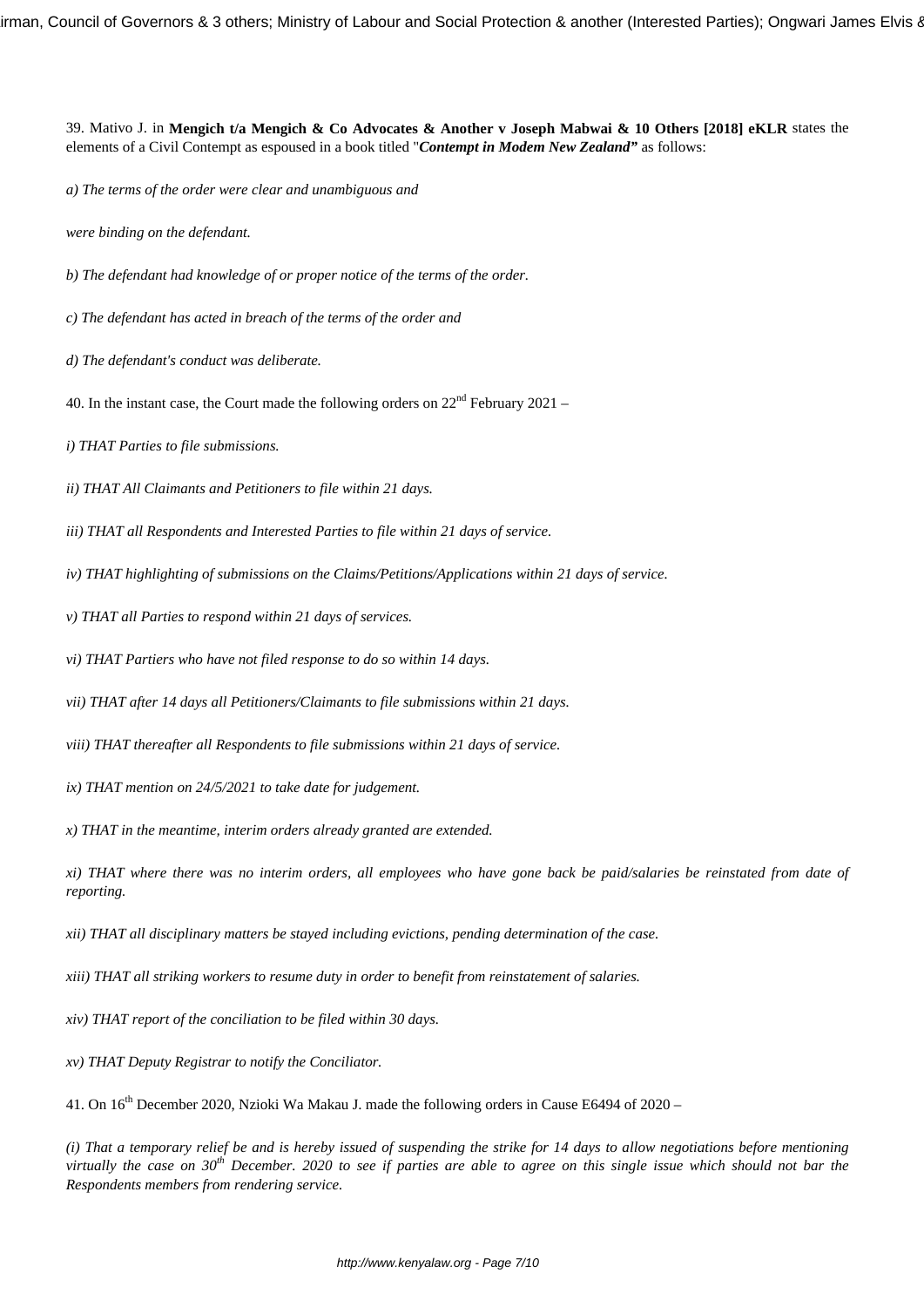*(ii) That mention on 30th day of December, 2020.*

42. The orders in E6494 of 2020 were made pursuant to an application by the Cabinet Secretary, Ministry of Health.

43. It is not in dispute that the County Government of Kisii approached the Court by way of notice of motion dated 10<sup>th</sup> December 2020 and obtained orders as follows –

*1) THAT the application be served for inter partes hearing on 20th January 2021 before any Judge ELRC Nairobi.*

*2) THAT pending the hearing and determination of this application inter partes, an order suspending the strike by members of the Respondents within Kisii County be and is hereby granted compelling the 1st and 2nd Respondents, their officials, agents' representatives and or their members to call off the strike and resume duties at their respective work stations within Kisii County.*

44. As has been submitted by the contemnors, the Applicant's members were subjected to disciplinary hearing on 30<sup>th</sup> December 2020. According to the minutes attached as Exhibit VM3 to the replying affidavit of Vincent Mirera, the clinical officers failed to either respond to the show cause letters dated 22<sup>nd</sup> February 2020 or their responses were not satisfactory. They were invited to the disciplinary hearing on  $30<sup>th</sup>$  December 2020 but failed to attend. They were therefore all dismissed from service by letters dated  $31<sup>st</sup>$ December 2020.

45. The dismissal is acknowledged by the Applicant in Kisumu ELRC Petition No. E009 of 2021 dated 28<sup>th</sup> January 2021 in which the Applicant seeks among other orders, the quashing, setting aside or otherwise annulling of the disciplining and/or proceedings taken by the Respondents against the Petitioners on the basis of the Petitioners' participation in the strike that commenced on  $7<sup>th</sup>$ December 2020 following the strike notice of 23<sup>rd</sup> November 2020 and/or the Petitioners' alleged noncompliance with or resulting from orders of 16<sup>th</sup> December 2020 arising from NAIROBI ELRC 6494 of 2020.

46. The orders of this Court made on 22nd February 2021 which the contemnors are alleged to have disobeyed specifically required disciplinary hearings pending against the health care workers to be suspended and the reinstatement of salaries of striking workers upon resuming duty.

47. The Applicant's members whom the contemnors are alleged to have failed to reinstate in compliance with Court orders of 22<sup>nd</sup> February 2021 were no longer employees of Kisii County Government on the date of the orders as they had been dismissed from service on 31<sup>st</sup> December 2020 and had indeed filed suit against the dismissals which was at the date of the said orders pending before ELRC Court Kisumu in Petition No. 009 of 2021.

48. As was stated by Mativo J. in **Mengich t/a Mengich & Co Advocates & Another v Joseph Mabwai & 10 Others (supra)** in an application for contempt the Applicant must prove that the defendant acted in breach of the Court order and that the conduct was deliberate.

49. In the decision of the Supreme Court of India in **Indian Airports Employees Union v Ranjan Catterjee & Another [AIR 1999 SC 880: 1999(2) SCC:537,** which was quoted with approval in **Sheila Cassatt Issenberg & another v Antony Machatha Kinyanjui [2021] eKLR** the Court stated –

*" … in order to amount to "civil contempt" disobedience must be wilful. If disobedience is based on the interpretation of court's order, notification and other relevant documents, it does not amount to wilful disobedience."*

50. In the instant case, the contemnors are alleged to have disobeyed the court order of  $22<sup>nd</sup>$  February 2021. As has been deponed in the replying affidavit of **Vincent Mirera** the understanding of the contemnors is that the orders they are alleged to have disobeyed had been overtaken by events as the clinical officers had already been dismissed and they had filed suit that was pending in Court.

51. In the present case, there appears to be a different understanding of the orders of this Court issued on 22<sup>nd</sup> February 2021 by the Applicant and the contemnors. The contemnors believed they were acting within the law based on the previous court orders and that the orders of 22<sup>nd</sup> February 2021 did not affect the clinical officers who had already been dismissed from service. The Applicant on the other hand was of the view that the orders covered the already dismissed clinical officers.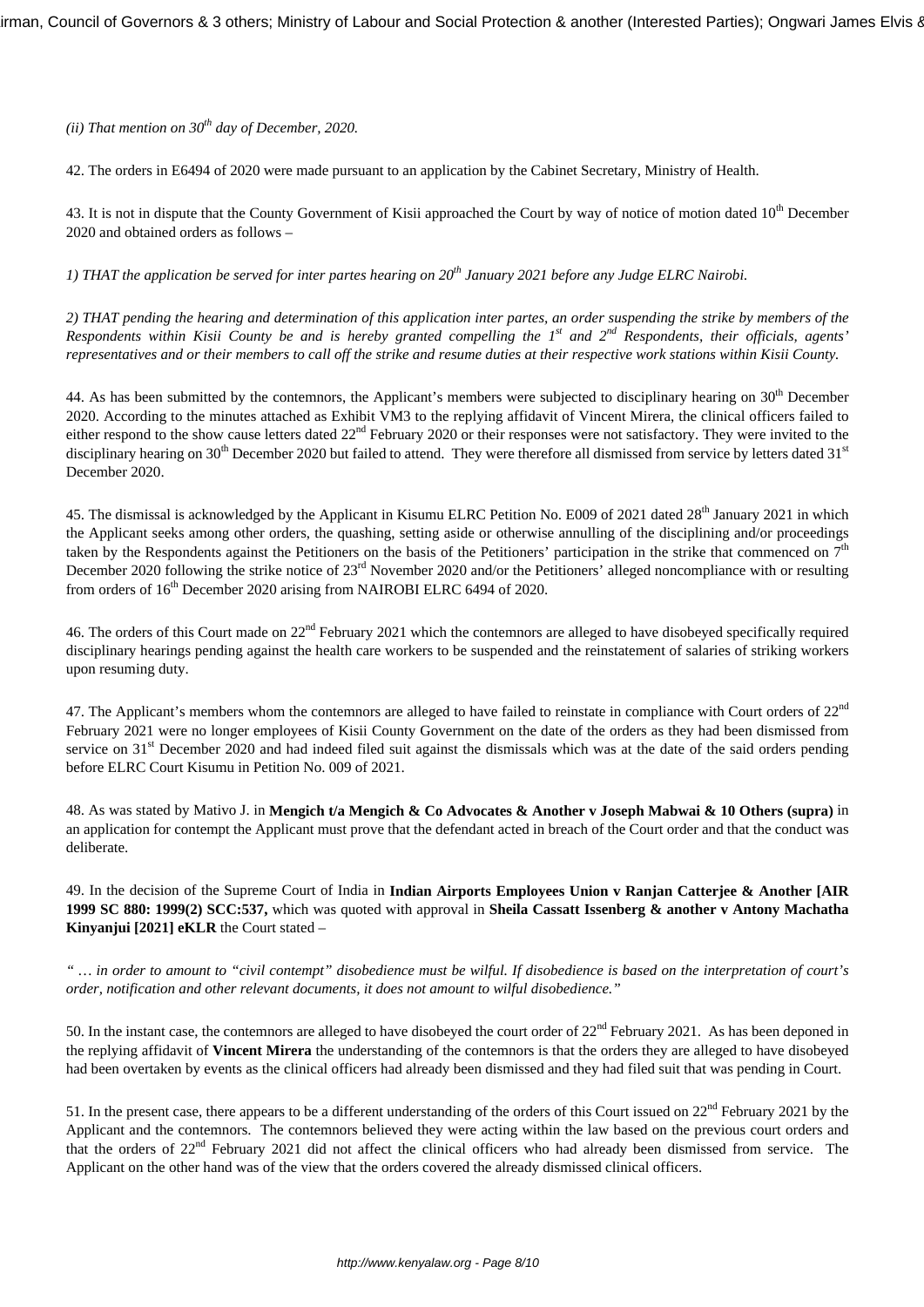52. Wilful disobedience is an essential ingredient for proof of civil contempt. The orders alleged to have been disobeyed must also be unequivocal and must not result in different interpretations by different parties.

53. In the instant suit, there is no proof of wilful disobedience of court order. The Court did not order reinstatement of employees who had been dismissed from service. This is an inference of the Applicant and the basis upon which the instant application is anchored. A party who believes a particular set of circumstances and acts on that belief cannot be said to be in wilful contempt. As was stated in the case of **Sheila Cassatt Issenberg & another v Antony Machatha Kinyanjui (supra)** wilful contempt of court orders is in the nature of criminal proceedings and, therefore, proof of a case against a contemnor is higher than that of balance of probability. This is because liberty of the subject is usually at stake and the applicant must prove wilful and deliberate disobedience of the court order, if he were to succeed. This was aptly stated in **Gatharia K. Mutikika v Baharini Farm Limited [1985] KLR 227**, that:

*"A contempt of court is an offence of a criminal character. A man may be sent to prison. It must be proved satisfactorily…. It must be higher than proof on a balance of probabilities, almost but not exactly, beyond reasonable doubt. The standard of proof beyond reasonable doubt ought to be left where it belongs, to wit criminal cases. It is not safe to extend it to offences which can be said to be quasi-criminal in nature.*

*However, the guilt has to be proved with such strictness of proof as is consistent with the gravity of the charge… Recourse ought not to be had to process of contempt of court in aid of a civil remedy where there is any other method of doing justice. The jurisdiction of committing for contempt being practically arbitrary and unlimited, should be most jealously and carefully watched and exercised with the greatest reluctance and the greatest anxiety on the party of the judge to see whether there is no other mode which is not open to the objection of arbitrariness and which can be brought to bear upon the subject… applying the test that the standard of proof should be consistent with the gravity of the alleged contempt… it is competent for the court where contempt is alleged to or has been committed, and or an application to commit, to take the lenient course of granting an injunction instead of making an order for committal or sequestration, whether the offender is a party to the proceedings or not."*

54. The understanding of the Court orders by the Applicant is completely different from that of the Respondent, who believed that the Court orders did not affect its employees who had already been dismissed from service by the date the orders were made. It is for the foregoing reasons that I find that the Applicant has not proved that the contemnors are guilty of wilful disobedience of this Court's orders of 22nd February 2021. The result is that the application fails and is accordingly dismissed.

55. There shall be no orders for costs.

# **DATED, SIGNED AND DELIVERED AT NAIROBI ON THIS 18TH DAY OF JANUARY 2022**

## **MAUREEN ONYANGO**

## **JUDGE**

## **ORDER**

In view of the declaration of measures restricting Court operations due to the COVID-19 pandemic and in light of the directions issued by His Lordship, the Chief Justice on  $15^{th}$  March 2020 and subsequent directions of  $21^{st}$  April 2020 that judgments and rulings shall be delivered through video conferencing or via email. They have waived compliance with **Order 21 Rule 1** of **the Civil Procedure Rules**, which requires that all judgments and rulings be pronounced in open Court. In permitting this course, this Court had been guided by Article 159(2)(d) of the Constitution which requires the Court to eschew undue technicalities in delivering justice, the right of access to justice guaranteed to every person under Article 48 of the Constitution and the provisions of **Section 1B** of the **Civil Procedure Act (Chapter 21 of the Laws of Kenya)** which impose on this Court the duty of the Court, inter alia, to use suitable technology to enhance the overriding objective which is to facilitate just, expeditious, proportionate and affordable resolution of civil disputes.

## **MAUREEN ONYANGO**

**JUDGE**